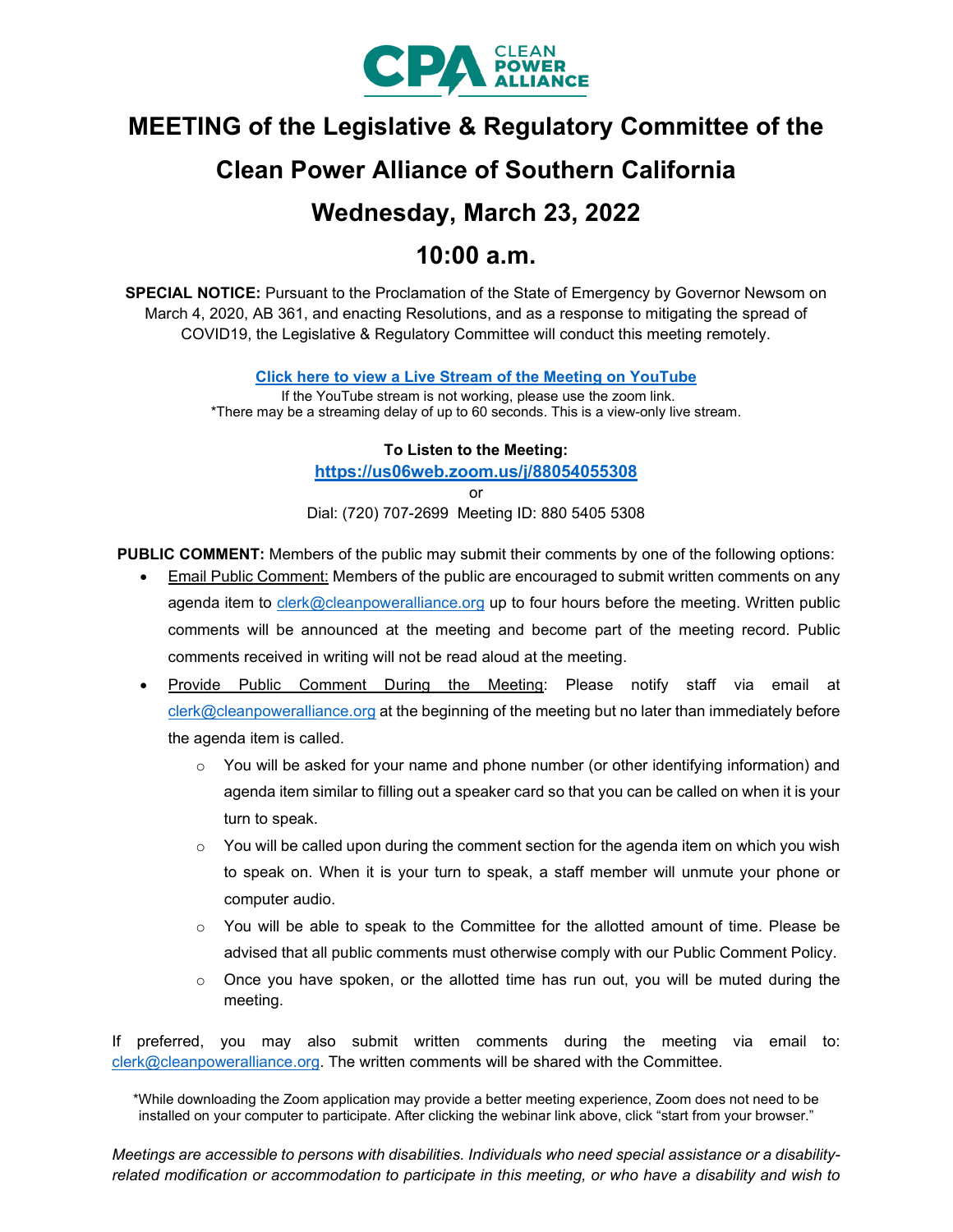*request an alternative format for the meeting materials, should contact the Clerk of the Board at least two (2) working days before the meeting at [clerk@cleanpoweralliance.org](mailto:clerk@cleanpoweralliance.org) or (323) 640-7664. Notification in advance of the meeting will enable us to make reasonable arrangements to ensure accessibility to this meeting and the materials related to it.*

*PUBLIC COMMENT POLICY: The General Public Comment item is reserved for persons wishing to address the Board on any Clean Power Alliance-related matters not on today's agenda. Public comments on matters on today's Consent Agenda and Regular Agenda shall be heard at the time the matter is called. Comments on items on the Consent Agenda are consolidated into one public comment period. Members of the public who wish to address the Board are requested to contact the Board Clerk, as specified above, at the beginning of the meeting but no later than immediately prior to the time an agenda item is called. Each speaker is limited to two (2) minutes (in whole minute increments) per agenda item with a cumulative total of five 5 minutes to be allocated between the General Public Comment, the entire Consent Agenda, or individual items in the Regular Agenda. Please refer to Policy No. 8 – Public Comment for additional information.*

# **CALL TO ORDER & ROLL CALL**

# **GENERAL PUBLIC COMMENT**

# **CONSENT AGENDA**

1. Approve Minutes from February 23, 2022 Legislative & Regulatory Committee Meeting

# **REGULAR AGENDA**

- 2. Recommend that the Board of Directors Approve Positions on Two Bills in the 2021/2022 Legislative Session
	- a. SB 1287 Recommended Position: Oppose Unless Amended
	- b. AB 2238 Recommended Position: Support

# **COMMITTEE MEMBER COMMENTS**

# **ADJOURN – NEXT MEETING APRIL 27, 2022**

*Public Records: Public records that relate to any item on the open session agenda for a Committee Meeting are available for public inspection. Those records that are distributed less than 72 hours prior to the meeting are available for public inspection at the same time they are distributed to all, or a majority of, the members of the Committee. Those documents are available for inspection online at [www.cleanpoweralliance.org/agendas.](http://www.cleanpoweralliance.org/agendas)*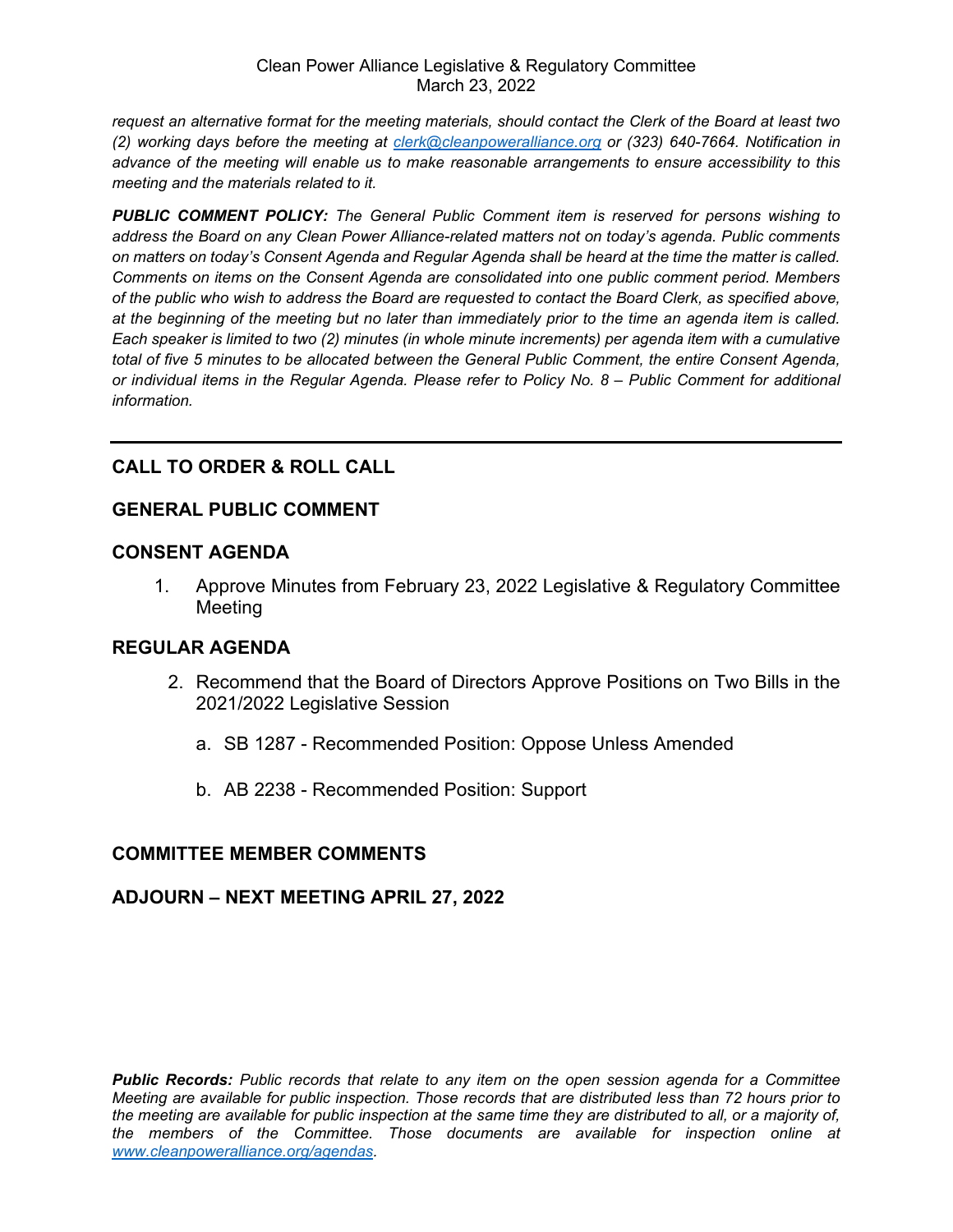#### **MINUTES**

MEETING of the Legislative & Regulatory Committee of the

Clean Power Alliance of Southern California

Wednesday, February 23, 2022, 10:00 a.m.

*The Legislative & Regulatory Committee conducted this meeting in accordance with California Governor Newsom's Executive Order N-29-20 and COVID-19 pandemic protocols.*

## **CALL TO ORDER & ROLL CALL**

Committee Chair Lindsey Horvath called the meeting to order at 10:00 a.m. and Interim Clerk of the Board, Raynette Tom, conducted roll call.

| <b>Roll Call</b>      |                     |                         |        |
|-----------------------|---------------------|-------------------------|--------|
| <b>Agoura Hills</b>   | Deborah Klein Lopez | <b>Committee Member</b> | Remote |
| Carson                | <b>Cedric Hicks</b> | <b>Committee Member</b> | Remote |
| <b>West Hollywood</b> | Lindsey Horvath     | Chair                   | Remote |

All votes are unanimous unless otherwise stated.

#### **GENERAL PUBLIC COMMENT**

There was no public comment.

# **CONSENT AGENDA**

1. Approve Minutes from January 26, 2022, Legislative & Regulatory Committee **Meeting** 

**Motion:** Committee Member Lopez, Agoura Hills **Second:** Committee Member Hicks, Carson

**Vote:** Item 1 was approved by a roll call vote.

#### **REGULAR AGENDA**

2. Recommend Support Position on AB 1814 in the 2021/2022 California Legislative Session and HR 6662 in the 117th Congressional Session

Gina Goodhill, Policy Director, provided an overview of the item. AB 1814 would allow Community Choice Aggregators (CCAs) to submit applications to the California Public Utilities Commission (CPUC) to receive funding to administer their own transportation electrification programs. There would be coordination between the Investor Owned Utilities (IOUs) and the CCAs to avoid duplication, but CCAs would be able to scope their own programs and strategically tailor them to their needs. The bill was recently introduced and does not yet have official support or opposition, but staff anticipates that IOUs will not support the bill. The second bill,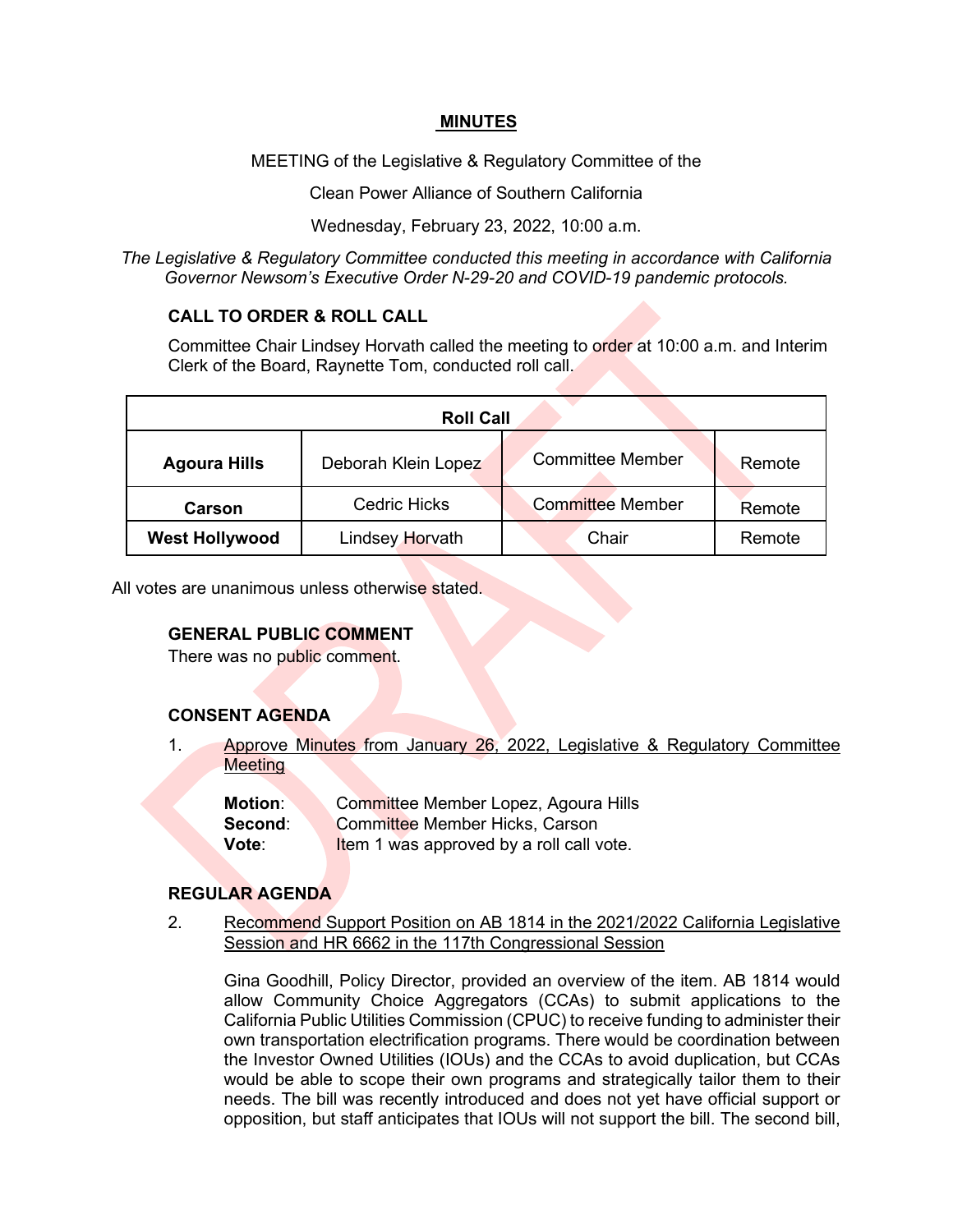HR 6662, would require the U.S. Department of Energy and U.S. Department of Housing and Urban Development to develop a program to authorize up to \$50 million a year to public housing agencies, local governments, or nonprofit organizations to support EV car sharing services. Public housing residents face significant barriers to reliable and affordable transportation. As currently written, the bill would not provide CCAs with direct access to the funds but complements CPA's goal of equitable access to clean energy. In response to a question from Committee Member Lopez regarding possible opposition to AB 1814, Ms. Goodhill noted that the bill would create some competition for funding between IOUs and CCAs. Mr. Bardacke noted a new bill, SB 1287, was recently introduced, that could be financially problematic for CCAs. Staff is still evaluating its impact, but if an immediate position on the bill is necessary, staff would have to present the bill position directly to the Board.

| <b>Motion:</b> | <b>Committee Member Hicks, Carson</b>    |
|----------------|------------------------------------------|
| Second:        | Committee Member Lopez, Agoura Hills     |
| Vote:          | Item 2 was approved by a roll call vote. |

3. Resource Adequacy Reform Update

CC Song, Director, Regulatory Affairs, provided a presentation on Resource Adequacy (RA) including background information; CPA principles for RA reform; and a summary of proposals. Although RA was designed to ensure sufficient capacity to meet system-wide gross peak, resources on the grid have become increasingly variable and energy-limited. Under CPUC direction, CalCCA and Southern California Edison (SCE) submitted a joint proposal where Load Serving Entities (LSEs) would provide a portfolio with sufficient energy to meet both its load and storage charging needs. The CPUC opted for an alternate proposal and directed working groups to develop implementation details around a "slice-of-day" framework for RA compliance in 2024. Ms. Song reviewed three principles that guided CPA's engagement and evaluation process and presented two proposals: (i) a 24-hourly slice proposal and (ii) a 2-slice proposal. Ms. Song reviewed pros and cons for each. The 24-hourly slice proposal requires each LSE, monthly, to demonstrate enough capacity to meet its load profile in all 24 hours on the CAISO's worst day. The 2-slice framework requires each LSE, monthly, to demonstrate it has enough capacity to meet its share of CAISO gross peak and net peak. Ms. Song reviewed how each measures up to CPA's guiding principles and noted that the 24-hour slice more accurately values renewable resources and provides visibility into an individual LSE's resource mix's ability to meet demand. The 2-slice proposal's renewable resource valuation would be based on a methodology that heavily discounts solar and wind capacity contribution and does not appropriately value their contribution to the grid and will not be as durable. The CPUC's decision does not provide sufficient time for thoughtful implementation. Ms. Song discussed support for the two proposals. Amongst CalCCA membership, one group of CCAs supports the adoption of a 24-hourly slice proposal with a deferred implementation until 2025. Another smaller group supports the 2-slice proposal as a temporary bridge while a more durable framework can be developed. Ms. Song stated that CPA does not support the latter proposal because it would be confusing to adopt one proposal and then have to adjust to a new framework in a year's time. CPA staff will continue to work with CalCCA staff to develop comments on the Workshop Report expected in March and will keep the committee apprised of the proceeding and identify potential opportunities for engagement.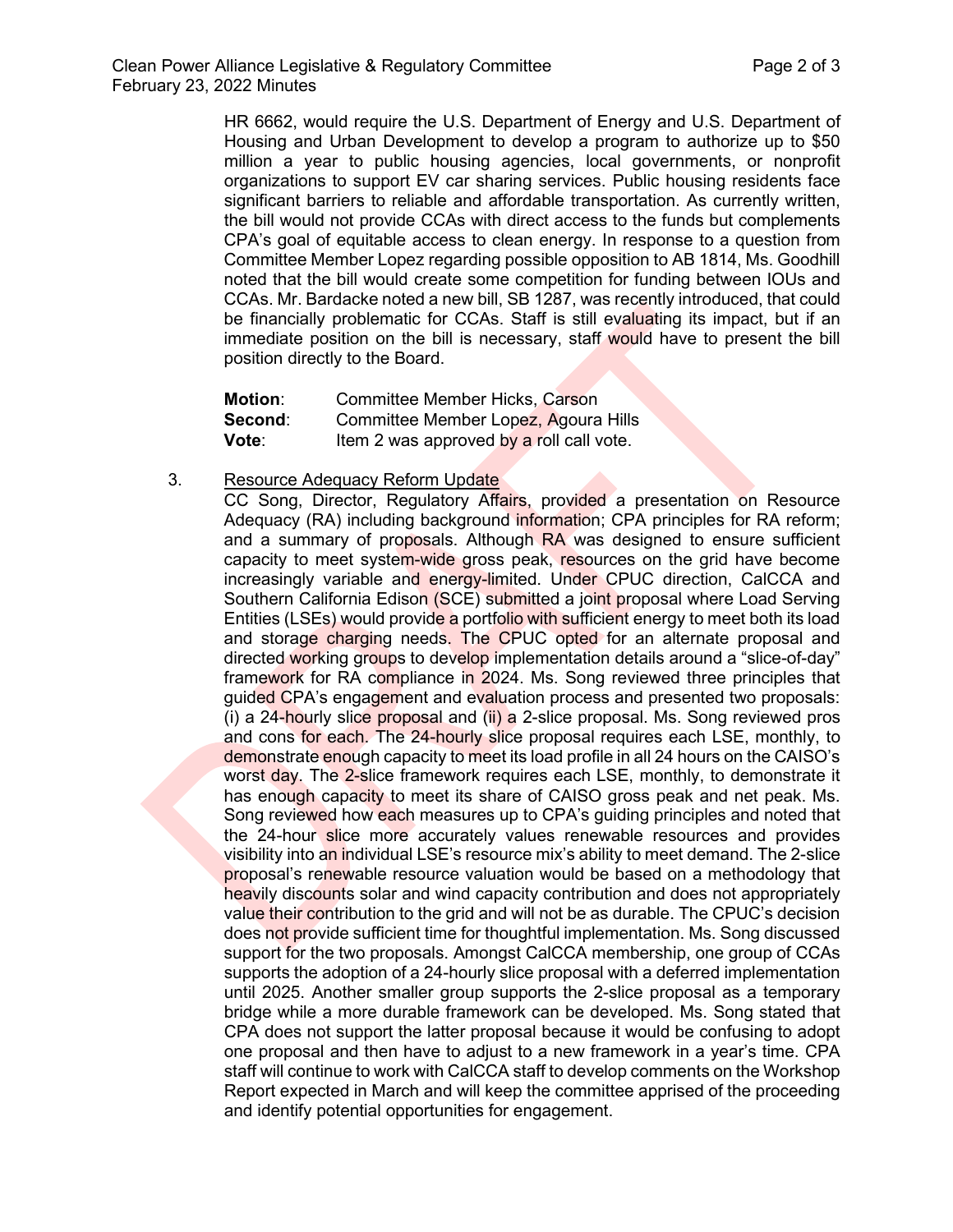Committee Member Hicks asked about concerns regarding existing systems that the CPUC and CAISO would need to update and how that would be addressed. Matt Langer, COO, clarified that the delay in the modified 24-hourly proposal addresses the need for these agencies to implement system updates. Committee Member Lopez asked how TOU rates can affect the net and gross peaks. Mr. Langer specified that under the 24-hourly slice proposal they can change more significantly; but the CPUC will have to agree to change the peak hours they use for measurement. In response to Chair Horvath's question regarding the Provider of Last Resort (POLR), Ms. Song explained that should the CPUC in a separate decision determine that the POLR may service customers in transition for longer than 60 days, it may have to procure more resources depending on the length of time authorized.

## **COMMITTEE MEMBER COMMENTS**

None.

## **ADJOURN**

Chair Horvath adjourned the meeting at 10:50 a.m.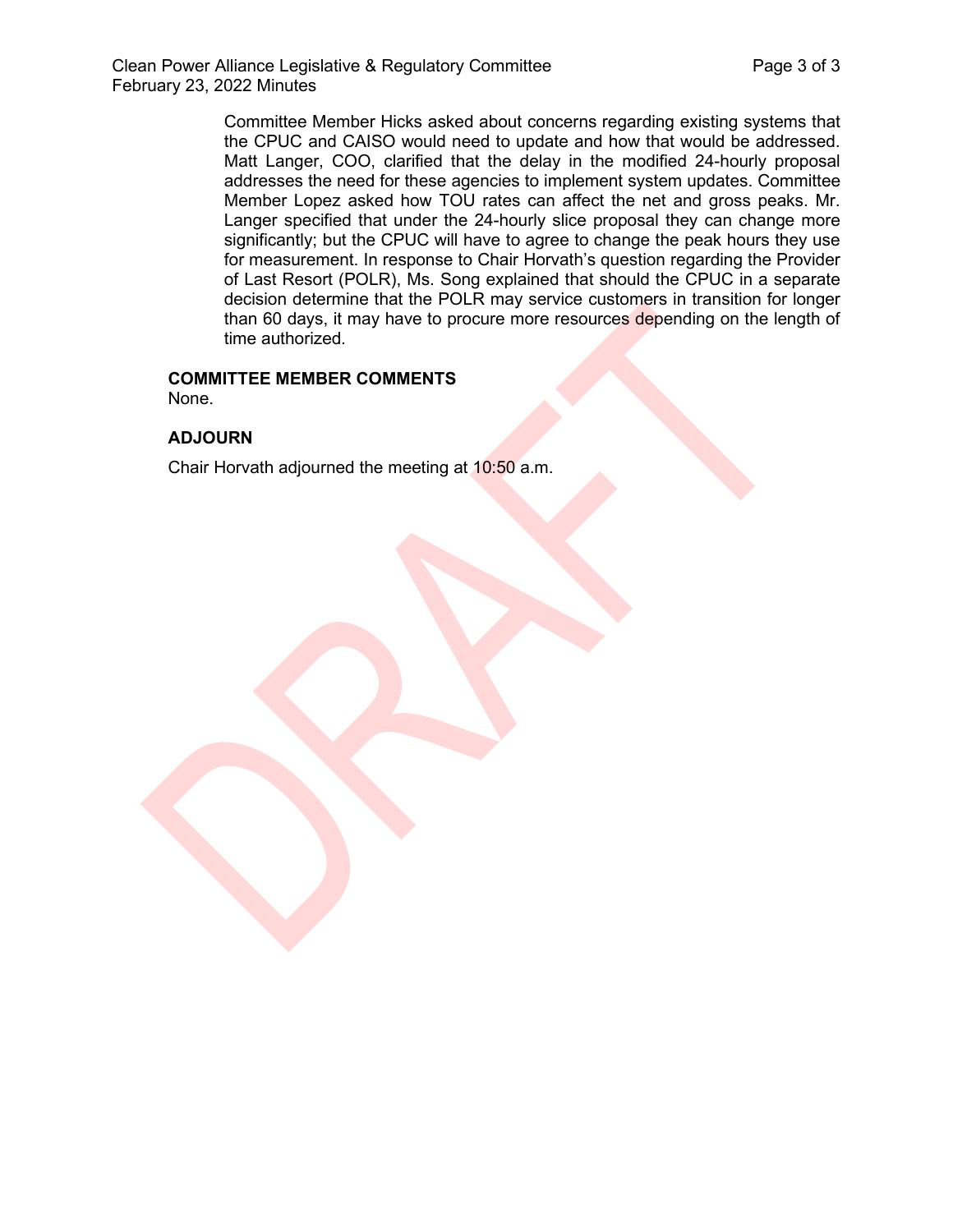

# **Staff Report – Agenda Item 2**

| To:                 | Clean Power Alliance (CPA) Legislative & Regulatory Committee                       |  |
|---------------------|-------------------------------------------------------------------------------------|--|
| From:               | Gina Goodhill, Policy Director                                                      |  |
| <b>Approved By:</b> | Ted Bardacke, Chief Executive Officer                                               |  |
| Subject:            | Recommend Positions on Two Bills in the 2021/2022 California<br>Legislative Session |  |
| Date:               | March 23, 2022                                                                      |  |

# **RECOMMENDATION**

Recommend that the Board of Directors approve positions on two bills in the 2021/2022 California Legislative Session.

# **DISCUSSION**

SB 1287 (Bradford): Recommended Position: Oppose Unless Amended

This bill would update financial security requirements that CCAs and privately owned energy service providers (ESPs) post with the provider of last resort (POLR) to cover the cost of reentry fees if an ESP or CCA becomes insolvent and must be returned to the POLR. Specifically, it would require ESPs and CCAs to post a bond or demonstrate insurance in the amount of \$500,000, and to cover 12 months of incremental procurement costs incurred by the POLR. In CCA territories, the designated POLRs are the investorowned utilities (IOUs) and in CPA's case, the POLR is Southern California Edison (SCE).

Current law requires CCAs and ESPs to post a bond or demonstrate insurance to cover any reentry costs that would be imposed on a customer in the event of an involuntary return to the POLR, to avoid imposing costs on the IOU's bundled customers. For CPA, this amount has consistently been the established minimum of \$147,000, which CPA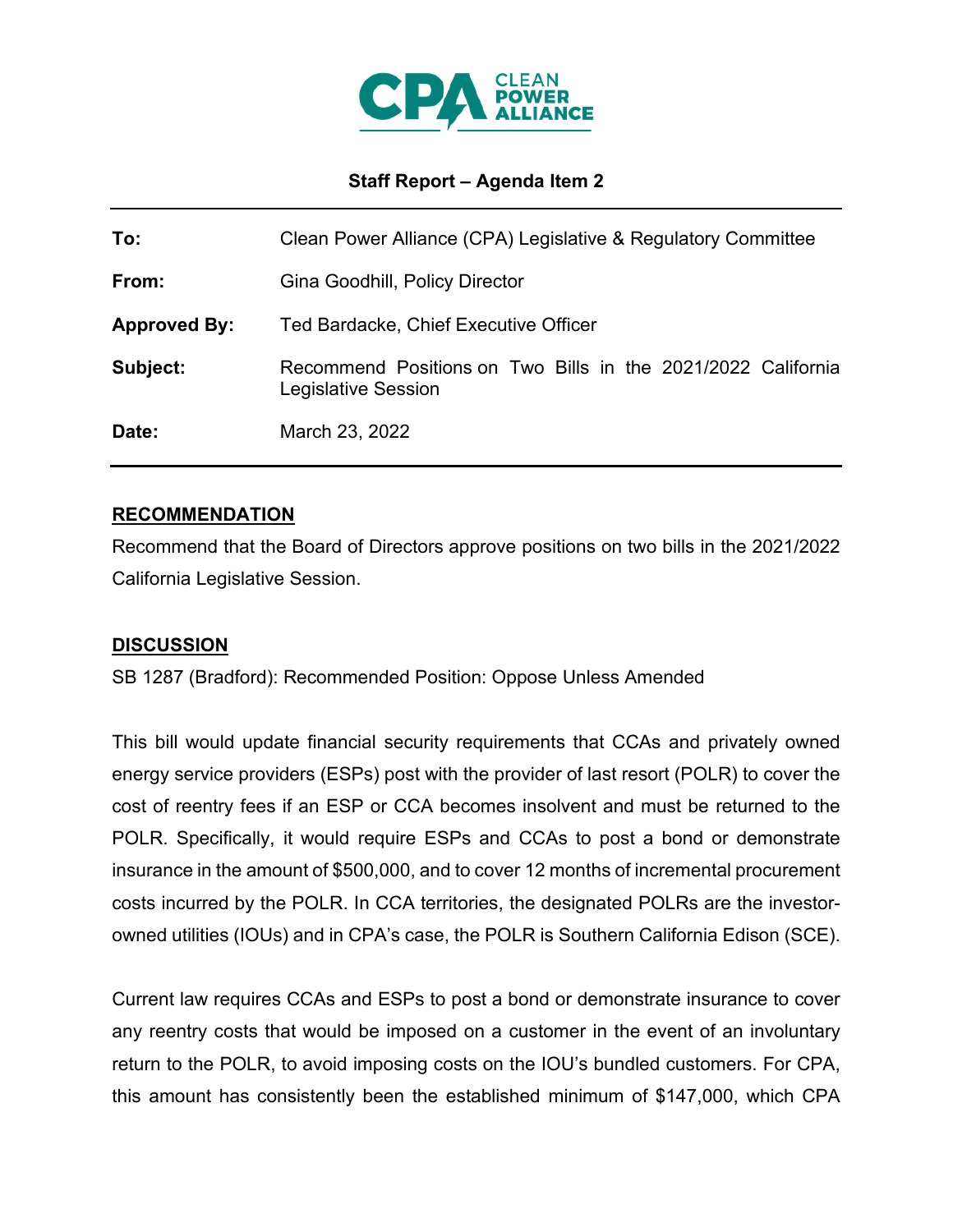finances with a letter of credit at a nominal cost. The new minimum of \$500,000 would be close to triple this amount and would likely be financed in a similar way.

However more worrisome in SB 1287 is new language that would require this amount to include "costs for no less than 12 months of incremental procurement incurred by the POLR in the last calculation of the financial security requirement amount." It is unclear if the term "costs" was meant to refer to only the forecast costs to serve the returned customers or forecast costs netted against forecast revenue. If it is the former, then the amount of money that CCAs would have to hold as bond or finance would be in the billions of dollars. This could effectively require CCAs to acquire a costly financial instrument, thus significantly increasing costs to CCA customers. It is a sledgehammer reaction to the bankruptcy of Western Community Energy in 2020 that overestimates the risk of a CCA failure, and yet ironically it could create such financial uncertainty that it could become a self-fulfilling prophesy.

This bill is also unnecessary, as it overlaps with an open CPUC proceeding that is investigating the appropriate level of financial security requirements that CCAs and ESPs should post in the event of an involuntary customer return to the POLR.

CPA disagrees with both changing the bond amount to \$500,000, and with requiring CCAs to post financial security to include costs for no less than 12 months of incremental procurement incurred by the POLR. However, the former would be manageable, while the latter would be determinantal.

CPA staff therefore propose opposing the bill *unless* the author strikes Section (e)(2), which currently reads: *"(2)… commission shall update the financial security requirements established pursuant to paragraph (1) to include costs for no less than 12 months of incremental procurement incurred by the provider of last resort in the calculation of the financial security requirement amount."*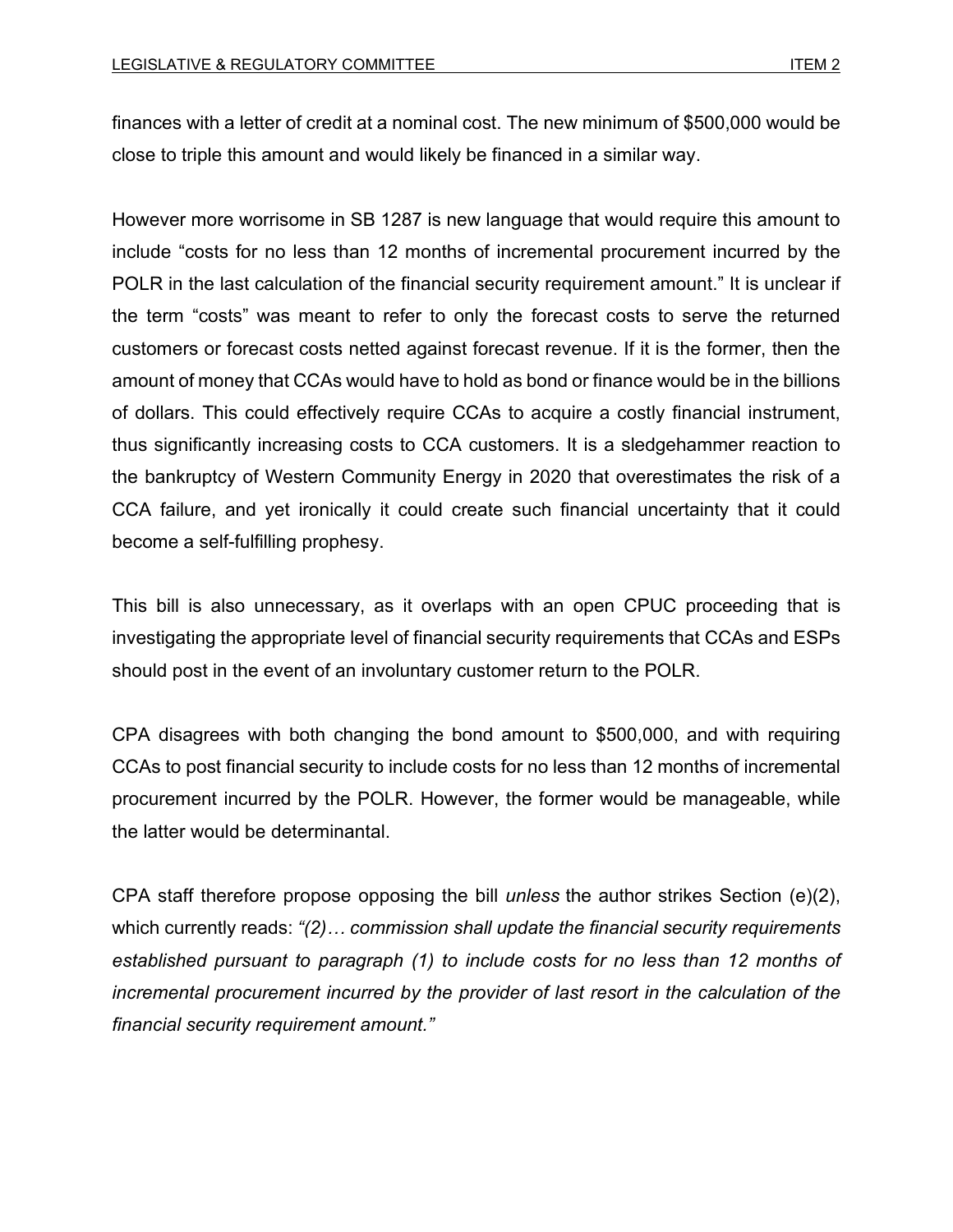## [AB](https://www.congress.gov/bill/117th-congress/house-bill/6662?s=1&r=1) 2238 (Luz Rivas and Eduardo Garcia) Recommended Position: Support

This bill would require, by January 1, 2024, the California Environmental Protection Agency, the Office of Planning and Research, and the Integrated Climate Adaption and Resiliency Program, 1) to develop a statewide extreme heat ranking system; 2) to submit a study of the costs related to past extreme heat events; and 3) to develop a public communication plan for the statewide extreme heat ranking system.

The bill notes that California has experienced record-setting temperatures in the last two years, demonstrating the urgency of addressing climate-intensified extreme heat impacts. In 2020, temperatures in Los Angeles County reached as high as 121 degrees Fahrenheit, the highest temperature ever recorded in Los Angeles County, causing an increase of 10 times the normal number of emergency room visits.

Existing advance warnings of disasters from other perils save lives and provide a window of opportunity for protecting property, avoiding harm, and saving lives. For example, California's "red flag" warnings for wildfire conditions, the United States Environmental Protection Agency Air Quality App, the naming system for tropical storms and hurricanes by the National Oceanic and Atmospheric Administration, and air quality alerts embedded in smart phone weather applications that allow those with respiratory conditions to find shelter in advance from dirty air could serve as templates for ranking extreme heat events.

A statewide ranking system for extreme heat is one of the recommendations from the California Climate Insurance Working group, which was convened by Insurance Commissioner Ricardo Lara; Commissioner Lara is also the sponsor of this bill. After the statewide extreme heat ranking system is finalized, the bill would also require the development of specific heat adaptation measures that could be triggered by the system. The bill has received early public support from a slew of environmental, environmental justice, and public health groups.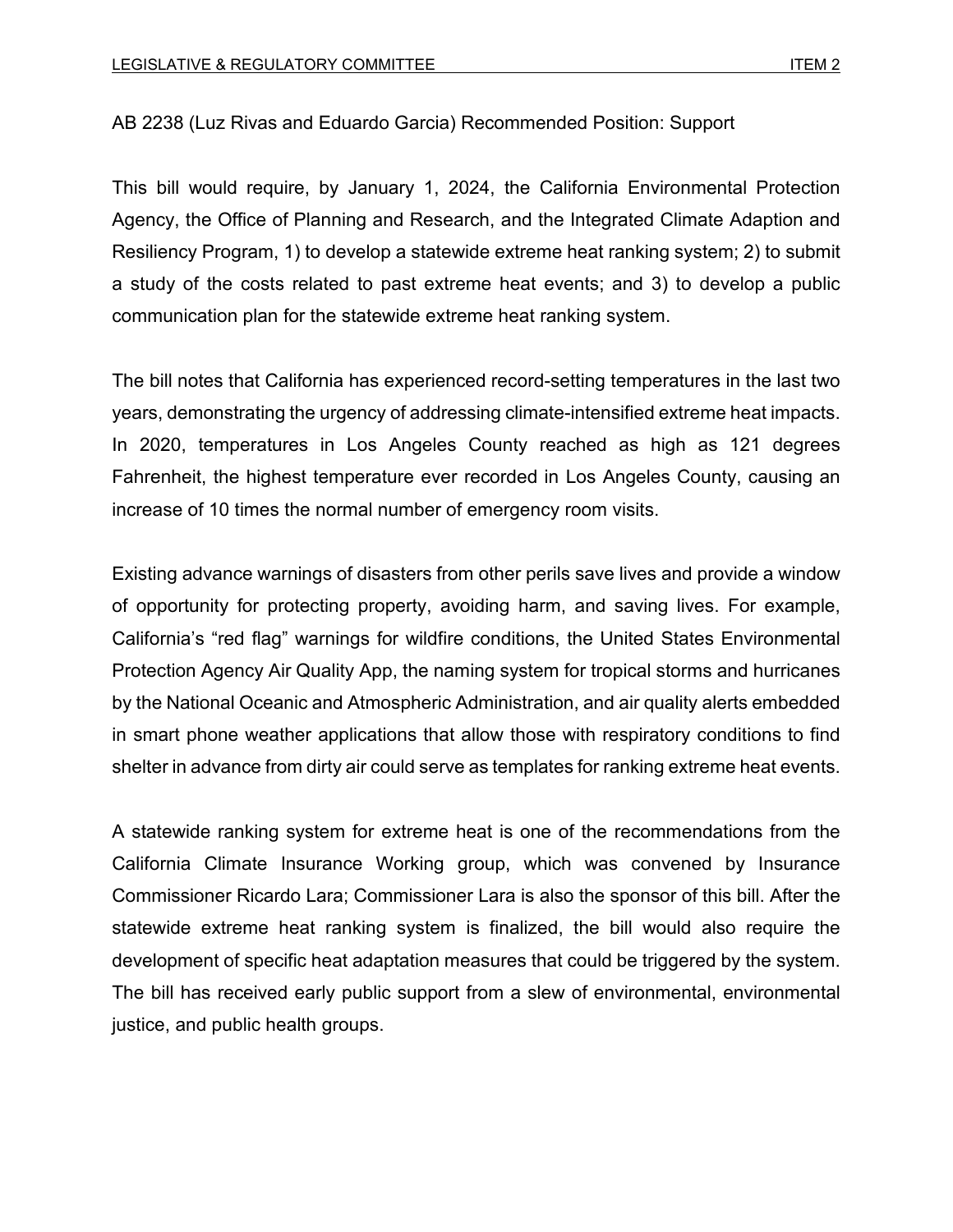# **Alignment with CPA 2022 Legislative & Regulatory Platform**

The issues addressed in the bill aligns with CPA's 2022 Legislative & Regulatory Platform, specifically sections 1c and 3a.

# **ATTACHMENT**

1) 2022 Legislative & Regulatory Platform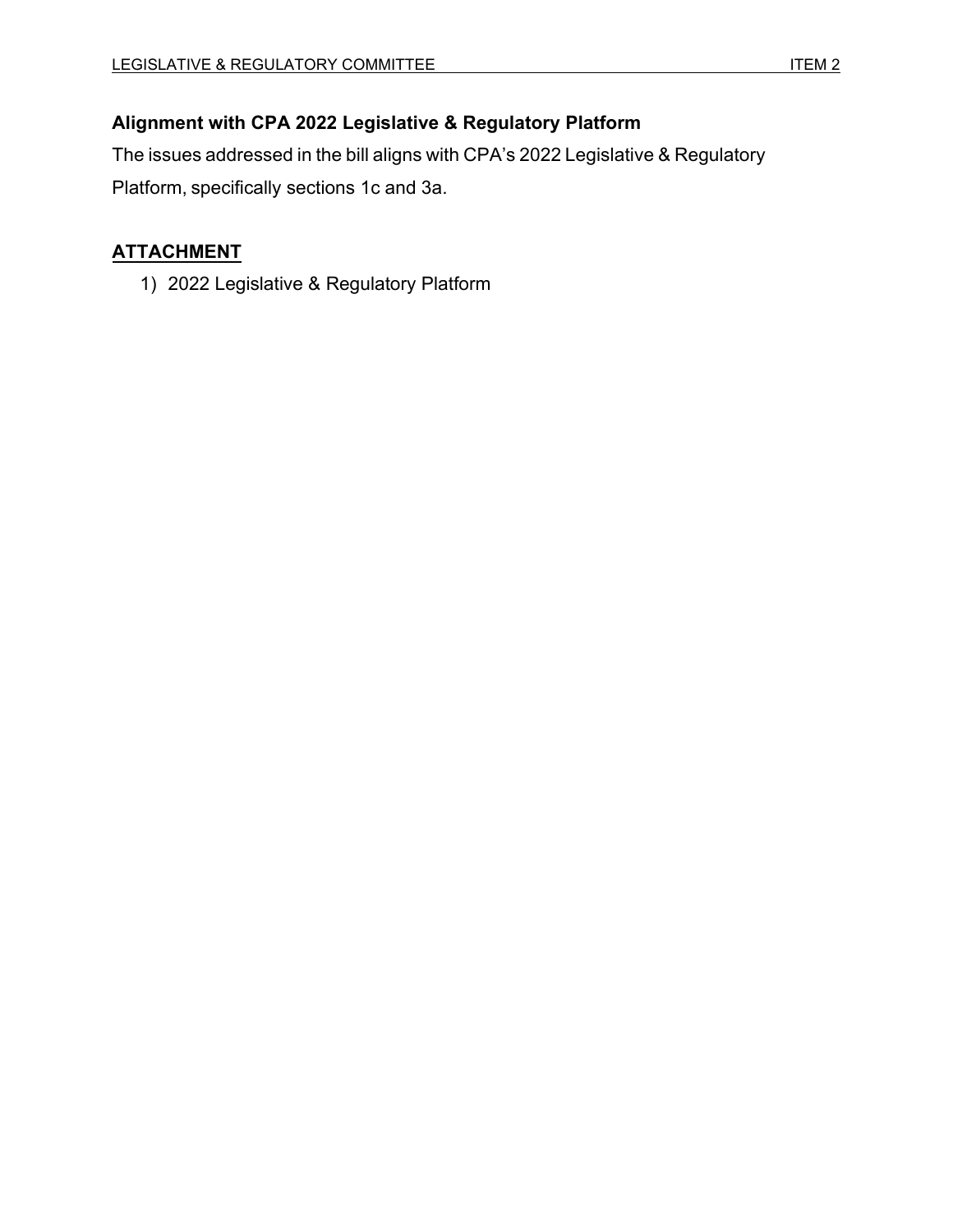

#### **2022 Legislative and Regulatory Policy Platform**

#### **Overview and Purpose**

The Clean Power Alliance (CPA) Legislative and Regulatory Policy Platform (Platform) serves as a guide to the CPA Board of Directors and CPA staff in their advocacy efforts and engagement on policy matters of interest to CPA. The Platform allows both members of the CPA Board of Directors and CPA staff to pursue actions at the local, regional, state, and federal legislative and regulatory levels in a consistent manner and with the understanding that they are pursuing actions in the best interest of the organization and its mission, its member agencies, and its customers. The Platform enables the organization to move swiftly to respond to events in Sacramento (Legislative / Executive) and San Francisco (California Public Utilities Commission) and provides guidance to the Executive Director on the support or oppose positions that should be taken on legislative and regulatory matters that come before the California Community Choice Association (CalCCA) Board of Directors.

All CPA positions on individual bills are presented to the CPA Board of Directors for approval, except during times of urgency as provided under the protocols approved by the CPA Board of Directors on June 7, 2018, that allow the Chair, Vice-Chairs, Legislative & Regulatory Committee Chair, and Executive Director to act on behalf of the organization in urgent advocacy matters.

## **Policy Principles**

The Legislative and Regulatory Policy Platform is centered around four basic principles:

1. Protecting CPA's local control and autonomy by its members, especially with regards to finances, power procurement, reliability, and local customer programs.

2. Ensuring equal treatment of unbundled and bundled customers by the CPUC and other state agencies.

3. Supporting recognition that electricity is an essential good, and that CPA should have the ability to set electric rates and offer programmatic services that are affordable and inclusive for all.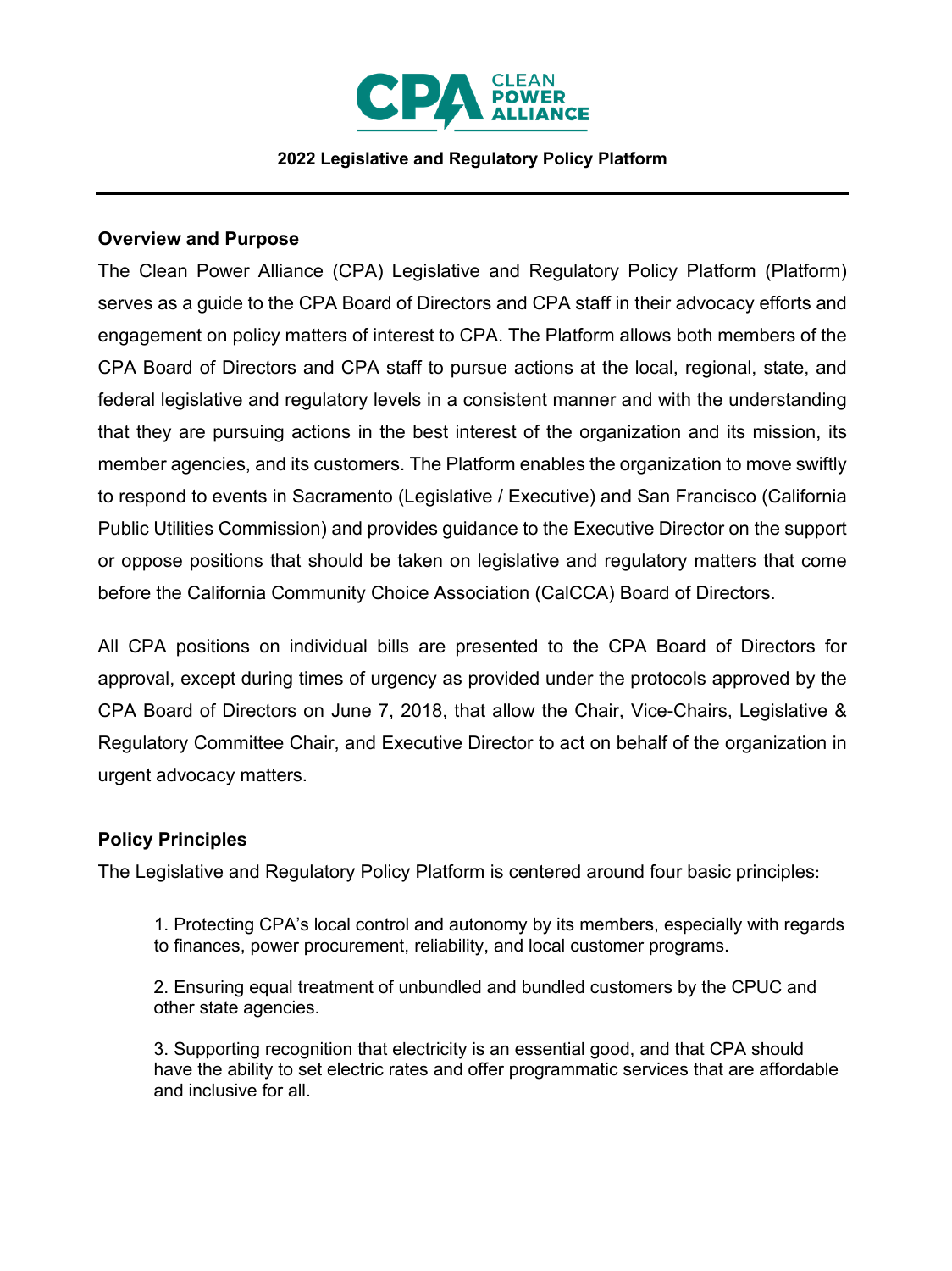4. Pursuing environmental initiatives that exceed prescriptive State mandates, promote the growth in renewable energy capacity at the local level, encourage clean energy adoption by CPA customers, and reduce fossil fuel dependency, with the goal of combating climate change.

## **Policy Platform**

#### 1) Local Control, Finance, and Power Procurement

CPA will pursue legislative and regulatory activity that:

a. Supports the authority of CPA and its Board of Directors to retain local control over its activities;

b. Supports the protection of CPA's procurement autonomy;

c. Supports the ability of CPA to maintain control over its financial decisions;

d. Supports the ability of CPA to expand its service offerings and activities in response to a changing energy landscape;

e. Supports the ability of CPA to access state incentives and funding for its customers and member agencies; and

f. Supports the ability of CPA to enhance reliability through accelerating the deployment of energy storage resources, fully valuing behind the meter energy resources, and expanding the use of demand response.

#### 2) Equitable Treatment of CPA Customers

CPA will pursue legislative and regulatory activity that:

a. Supports the equal treatment of unbundled and bundled customers by the CPUC and the legislature; and

b. Supports the development of a state regulatory environment that is empowering for community energy providers.

#### 3) Ratepayer Advocacy and Social Justice

CPA will pursue legislative and regulatory activity that:

a. Supports the protection of all ratepayers, particularly environmental and social justice communities in CPA's service territory;

b. Supports supplier diversity in CPA's contracting activities and through womenowned, minority-owned, disabled-veteran-owned, and lesbian, gay, bisexual, and/or transgender owned business enterprises;